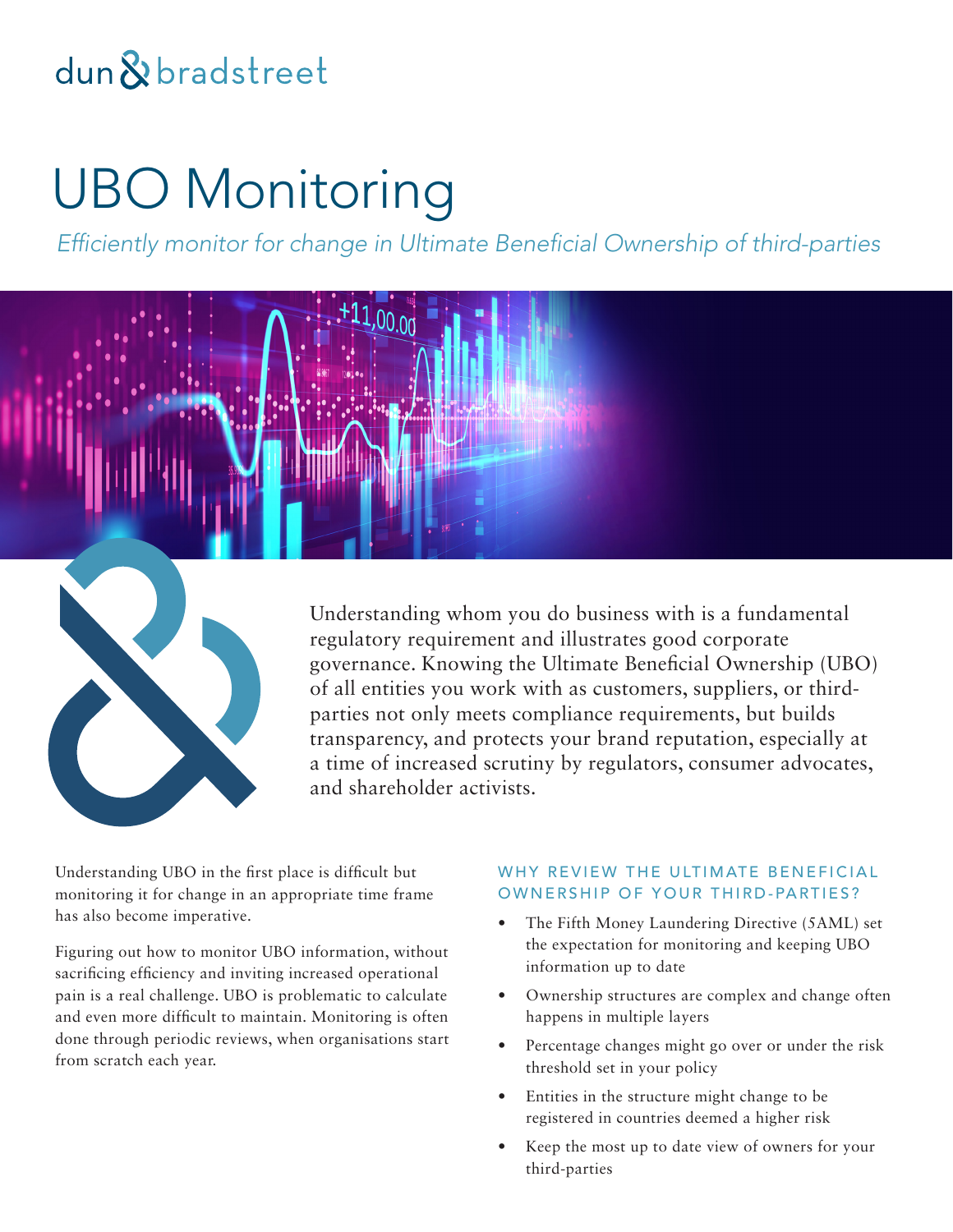### INTRODUCING DUN & BRADSTREET'S UBO MONITORING SOLUTION

# *Reduces the operational pain associated with reviewing ownership of third-parties and provides the deep knowledge you need to make smart compliance decisions.*

Often, periodic reviews consist of simply checking for legal ownership, or just inspecting the third party that the organisation has a direct relationship with.

Our solution goes much further, allowing you to monitor your entire network in near real-time. From a single starting entity, you will be able to monitor ownership calculations all the way up to UBO, through all nodes and regardless of where organisations sit geographically.

With UBO monitoring from Dun & Bradstreet, you will receive automatic alerts when there are shifts in the UBO structures of your customers, suppliers and other third parties.

It allows you to take control and be proactive in your management of change.

- Monitoring information is updated daily
- Change history helps you to understand the current and previous data position on all owners over the last 12 months
- Receive information on direct, indirect and informational changes (e.g. % change)
- Understand when owners are removed or added to the structure
- Option to receive alerts via API into your current workflows

# INCREASE EFFICIENCY AND REDUCE COST OVER PERIODIC REVIEWS

#### PERIODIC REVIEW

- Screening might miss changes that matter and screen others unnecessarily
- Reacting to changes all at once is burdensome and inefficient
- Your risk profile may change within the year due to multiple changes in single customer's UBO that you are not aware of
- UBO goes through many layers and businesses and full ownership structures may not be known or revealed
- Time-intensive and costly

#### D&B UBO MONITORING

- Be alerted to changes in near real-time and react accordingly
- Achieve faster understanding of whether ownership change is material to your compliance policy and process
- Enable your risk policy to be more dynamic
- Receive alerts not only on your direct thirdparty relationships, but those in layers of their ownership too
- Increase operational efficiency by avoiding outreach when there is no change